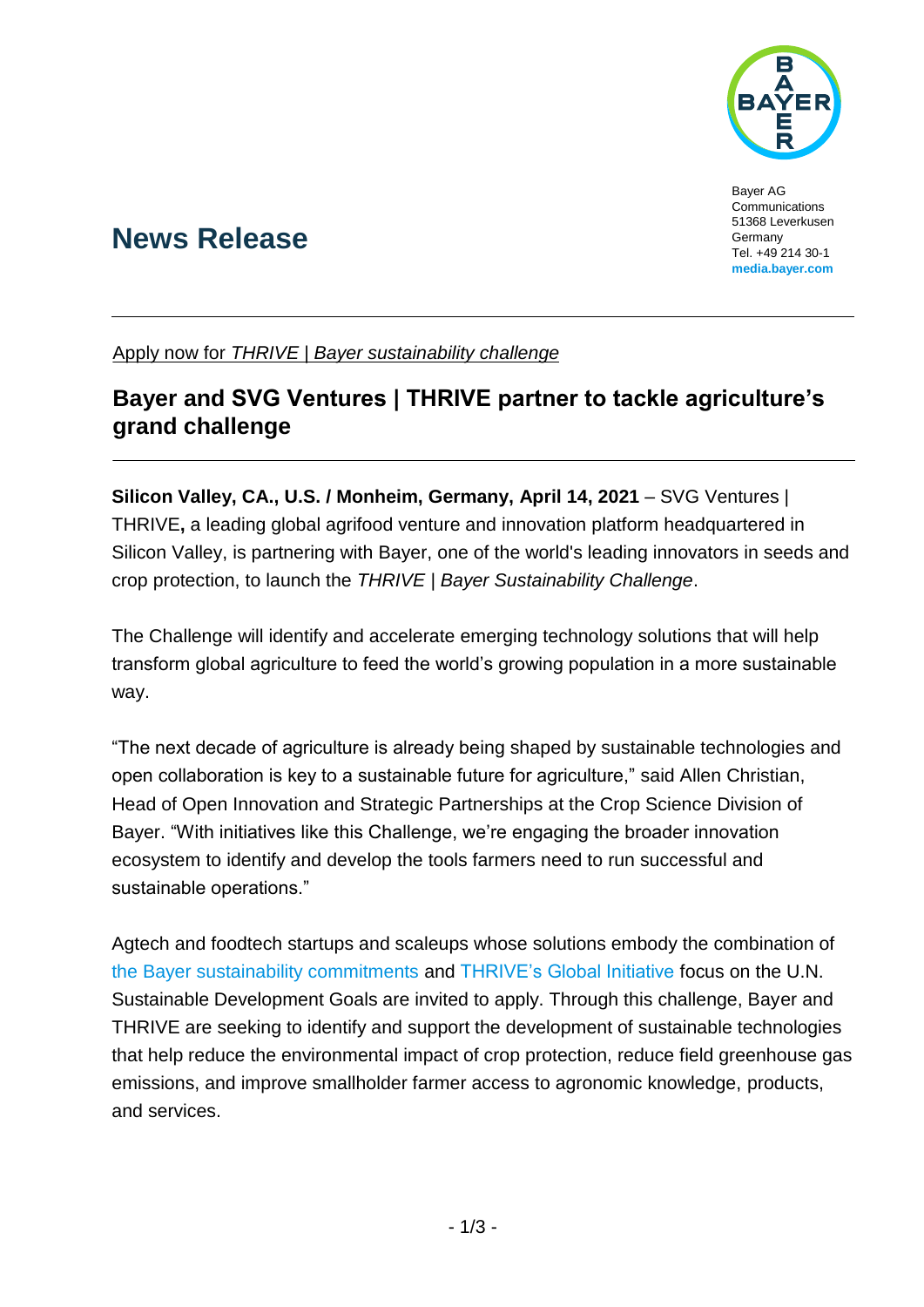"Our aim is to help farmers be more productive and lower their environmental footprint, which requires next-level collaboration across many sectors," said Sara Boettiger, Head of Global Public Affairs, Science & Sustainability at the Crop Science Division of Bayer. "By working with organizations like THRIVE to identify innovative ideas and partners, we'll be able to bring farmers more solutions that add value to their businesses while also contributing to a more sustainable future for agriculture."

In addition to investment, the startup winner will receive an invitation to participate in THRIVE's award-winning accelerator program, access to the Leaps by Bayer impact investment team and open innovation resources, expert mentorship, and extensive media spotlight and exposure through THRIVE and Bayer channels. The scaleup winner will have the opportunity to execute a proof-of-concept pilot with Bayer, access the Leaps by Bayer impact investment team and open innovation resources, and receive automatic nomination for THRIVE's annual TOP 50 listing.

"The solution to the farming challenge and feeding the world in a sustainable way will be driven by innovation and entrepreneurship around the world. The *THRIVE | Bayer Challenge* is focused on identifying and accelerating these solutions into the field," said John Hartnett, Founder & CEO SVG Ventures | THRIVE. "We're delighted to be partnering with a progressive leader like Bayer to help advance a sustainable future for farming."

Interested applicants can learn more and fill out an application on the *[THRIVE | Bayer](https://bit.ly/thrivebayer2021)  [Sustainability Challenge](https://bit.ly/thrivebayer2021)* webpage. Application deadline is June 11, 2021.

### **About SVG Ventures | THRIVE**

SVG Ventures | THRIVE is the leading global agrifood investment and innovation platform headquartered in Silicon Valley, and comprised of top agriculture, food & technology corporations, universities, and investors. With a community of over 5,000 startups from 100 countries, the THRIVE platform invests, accelerates, and creates unparalleled access for entrepreneurs to scale globally to solve the biggest challenges facing the food and agriculture industries. SVG's existing global partners include Media Partner Forbes and leading government, agriculture, and technology corporations such as Corteva, Driscoll's, FCC, Kubota, Land O'Lakes, Trimble, Taylor Farms, Valmont, Yamaha Motor Ventures and Wilbur-Ellis. Crunchbase recognizes SVG Ventures as the most active AgTech